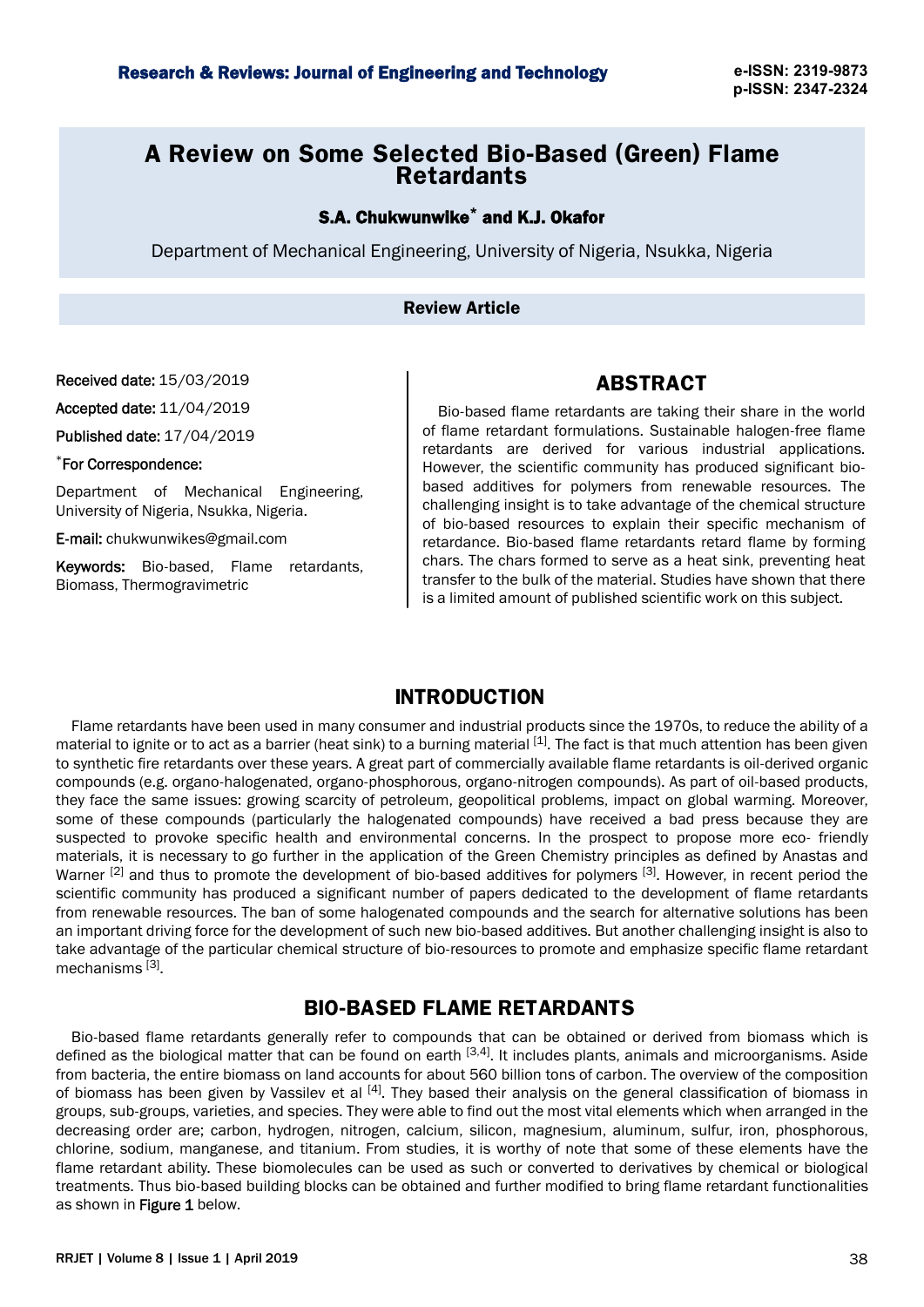

Figure 1. The process of obtaining bio-based additives for polymer [4].

#### **Carbohydrates**

They are biological molecules containing carbon, hydrogen and oxygen atoms. The compounds that got more attention for flame retardant development were probably polysaccharides, and more particularly starch, cellulose and chitosan <sup>[5]</sup>.

Starch: This is a polymer that is synthesized by plants as energy storage <sup>[5]</sup>. Starch can be hydrolyzed into simpler carbohydrates also called dextrin by acids or enzymes. For example, cyclodextrin is a component of the flame retardant system obtained by degradation of starch by Bacillus amylobacter bacteria. Sorbitol may also be used in flame retardant formulations. The fermentation of glucose and grape stock generates itaconic and tartaric acids respectively. These two organic acids have been used as raw materials for the development of flame retardant [6]. The Thermogravimetric curve of starch under inert atmosphere highlights two main weight losses as shown in Figure 2 below. The first weight loss occurring at a low temperature up to 110°C corresponds to evaporation/physical dehydration phenomena. As a matter of fact, starch is a highly hygroscopic material <sup>[6]</sup>. The second mass loss corresponds to chemical dehydration and thermal decomposition of starch and starts from 300°C. The thermal decomposition of starch gives a 15-20 wt% residue at high temperature.

Cellulose: Cellulose is a linear homopolymer composed of D-glucose units linked by beta 1-4 glycosidic bond <sup>[7]</sup>. The thermal decomposition of cellulose occurs in one main step between 300 and 400°C, the higher mass loss rate being observed around 370°C. Below 300°C cellulose undergoes dehydration reactions that give rise to a small mass loss. At high temperature (800°C), a stable char representing 15 wt% of the initial mass is observed. This residue has a structure similar to that of lignin char. It should be added that the degradation pathway of cellulose may be modified depending on the heating conditions and the presence of other components in the surrounding. Thus at a low heating rate, dehydration reactions are favored and the char yield is enhanced [8].

**Chitosan:** This is a random copolymer of D-glucosamine and N-acetyl-D-glucosamine bonded by β 1-4 linkage [9]. This is obtained by chemical or enzymatic deacetylation of chitin which is the main component of shrimp (or other crustaceans) shells. Under inert atmosphere, the thermal degradation of chitosan occurs in three steps. Below 140°C, the first weight loss corresponds to the release of water loosely bonded [10]. The second and main step of degradation occurring between 250°C and 350°C is assigned to further dehydration, deacetylation, and depolymerization of chitosan. Above 400°C, a low mass loss rate attributed to residual decomposition reaction is observed. At 500°C, the char is as high as 40 wt%. As shown by Moussout  $[11]$ , this char is much lower (circa 20 wt%) when degradation occurs under an air atmosphere. By comparing chitin and chitosan, these authors also evidenced that the deacetylation degree modified both the hygroscopic nature and thermal stability of the carbohydrate.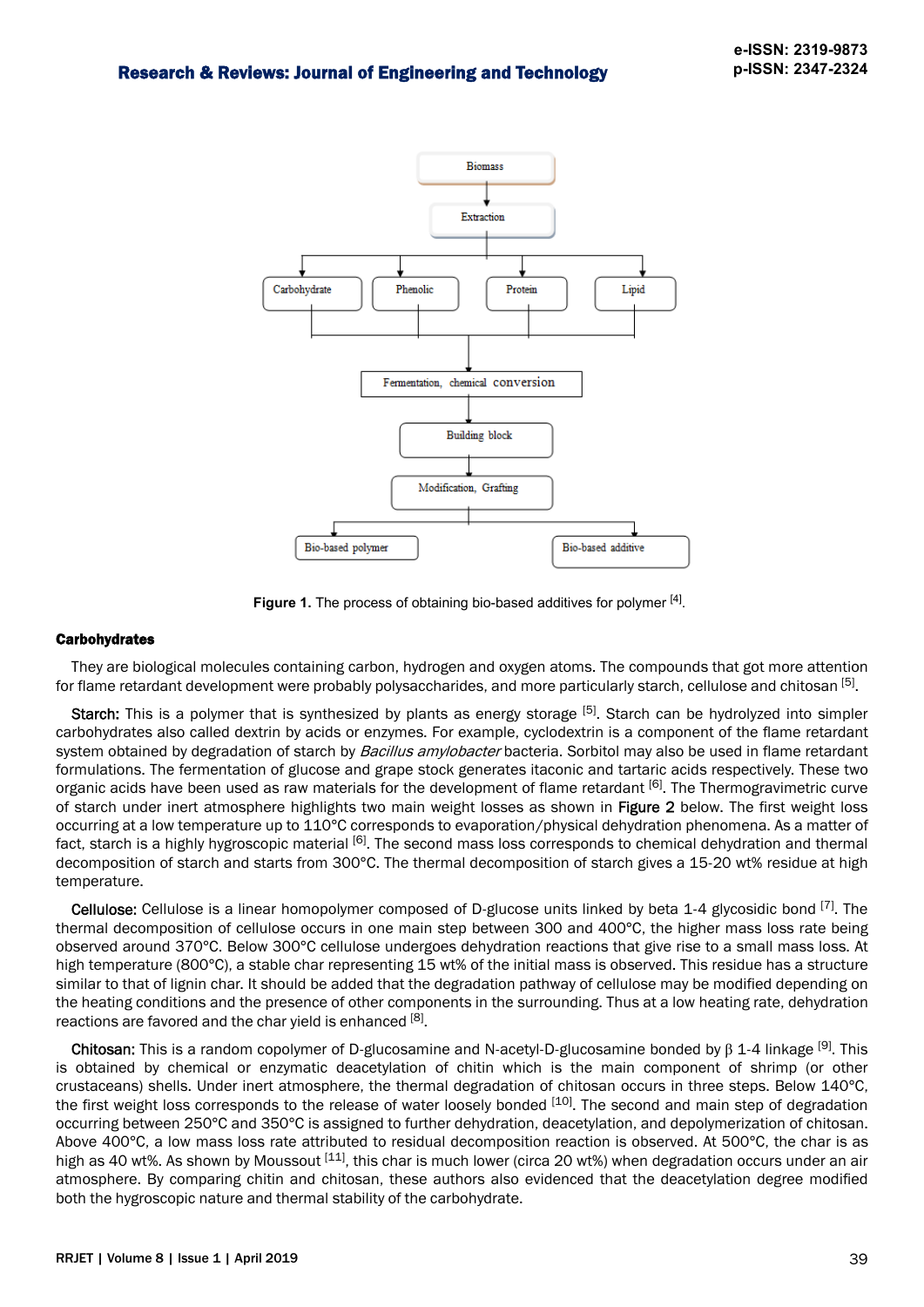## Research & Reviews: Journal of Engineering and Technology **p-ISSN: 2347-2324**

Alginates: These refer to the derivatives of alginic acid and alginic acid itself [12]. These are carbohydrates present in the cell wall of brown algae as calcium, magnesium and sodium salts of alginic acid. Alginic acid is a copolymer of mannuronic acid and guluronic acid, repeating units being bonded by a b 1-4 linkage. The proportion and distribution of co-monomers are determining parameters to explain the physical and chemical properties of the polymer. Thus alginates could be considered as an anionic polysaccharide. The thermal behavior of alginic acid and sodium alginate was studied by Soares <sup>[13]</sup>. Under nitrogen, two main steps of degradation are highlighted (Figure 2). At low-temperature alginates exhibit a dehydration process. The moisture content was found to be higher for sodium alginate (15 wt%) than for alginic acid (10 wt%). The main decomposition step occurs between 150°C and 300°C. In the case of alginic acid, it leads to a carbonaceous residue that was found to be between 21 and 26 wt% at 800°C depending on the authors [14,15]. In the case of sodium alginate, Soares et al. obtained a 22 wt% residue consisting mainly of sodium carbonate.



Figure 2. Thermogravimetric curves of selected carbohydrate flame retardants [11].

#### Phenolic Compounds

Natural polyphenols are a class of organic molecules found in plants and characterized by the presence of phenolic units bearing one or several hydroxyl groups associated in a high molecular weight complex structure. They result from the secondary metabolism of plants through the shikimate pathway [16]. The molecules that have raised the interest of researchers as raw matter for flame retardants belong mainly to simple phenols such as phloroglucinol or eugenol and to polymerized structures (tannins and lignins).



Figure 3. Thermogravimetric curves of selected Phenolic Flame retardant compounds [8,17].

Tannins: These are phenolic bio-molecules that can be found in different parts of plants (bark, leaves, roots, leaves, fruits. The thermal degradation of tannins extracted from pine bark was studied by Gaugler and Grigsby [17]. It was highlighted that the decomposition occurs over a wide range of temperature (180°C-800°C) and was dependent on the mode of extraction and the degree of purification. Whatever the process, a high amount of char was formed at high temperature (>30 wt%). The largest char residue (48 wt%) was obtained after ultra-filtration of tannins and was quite similar to that of pure catechin.

Lignin: Lignin is a cross-linked phenol polymer from the plant cell wall. It's the third most abundant organic material after cellulose and hemicelluloses. Lignin was studied as a flame retardant for various polymers and represents an interesting opportunity to create more eco-friendly and safer plastics and resins [18]. They play an important role in the mechanical properties of cell walls by bringing rigidity and in the protection against decomposition by giving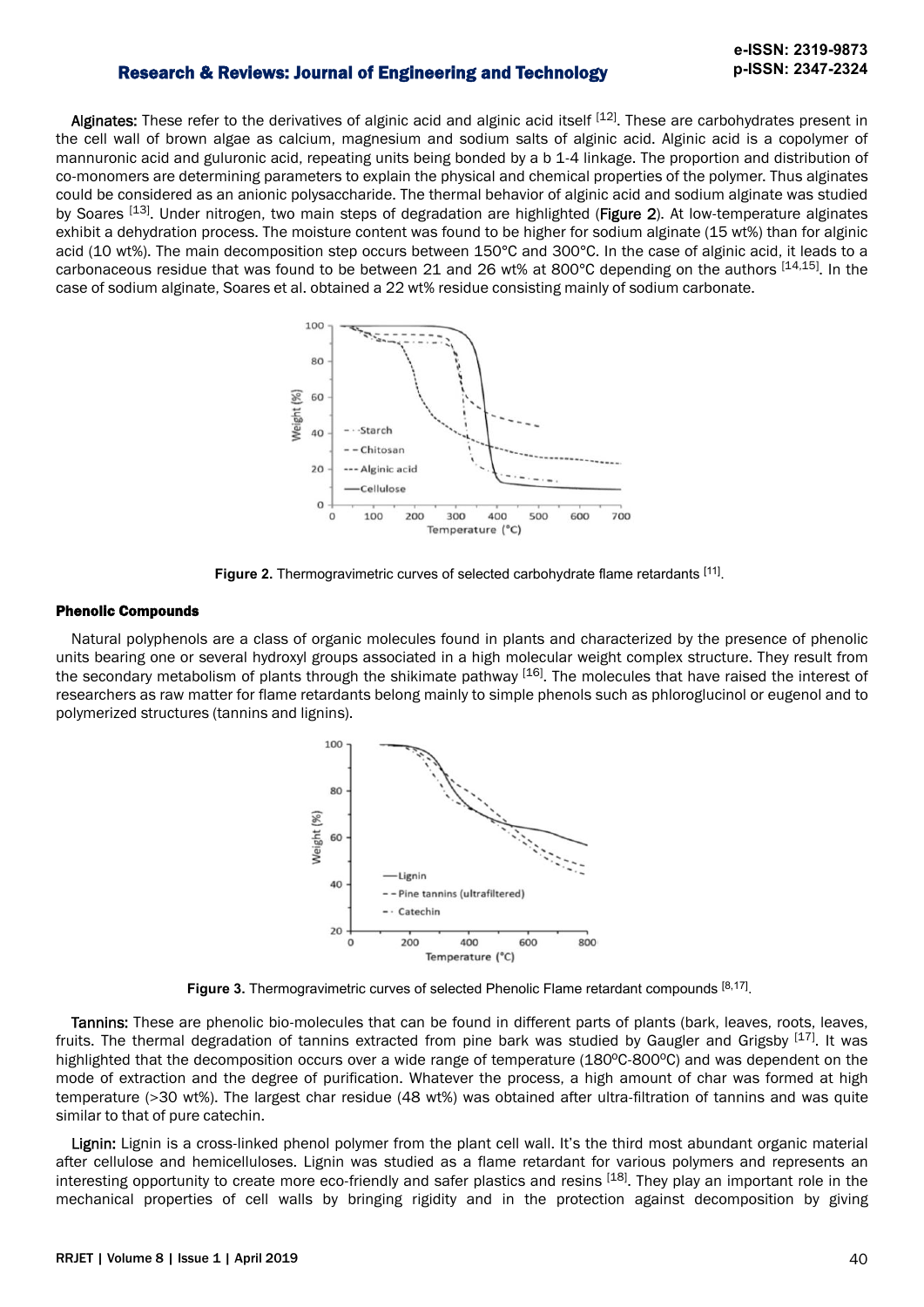### Research & Reviews: Journal of Engineering and Technology **p-ISSN: 2347-2324**

waterproofness. On a chemical point of view, lignins can be viewed as polymers of monolignols. The thermal decomposition of lignin has been reviewed by Brebu and Vasile <sup>[19]</sup>. In comparison with other components of biomass, lignin degrades over a broader range of temperature between 200°C and 500°C (Figure 3).

#### Protein Compounds

These are linear biological polymers found in living cells <sup>[20]</sup>. Well, known examples of phosphoproteins are casein (protein of milk) and phosvitin (protein of egg). The amino acids residues that may be modified by phosphate groups are usually serine, threonine or tyrosine (Figure 4).

Caesein: This is a family of related phosphoproteins [21].

Egg shell: The flame retardant property of egg shell powder could be attributed to its calcium carbonate content among other factors.



Figure 4. Caesein as a flame retardant [21].

Egg shell contains CaCO<sub>3</sub> which on the application of heat/ flame decomposes according to the equation:

 $CaCO<sub>3</sub>$ heat/flame ܴ1 .. ...............ܱ2ܥ + ܱܽ ܥ

with the evolution of  $CO<sub>2</sub>$  which does not support combustion. The more the fillers are incorporated into the polyester, the more the quantity of CaCO<sub>3</sub> in the composite and the less the tendency of the composite to burn since  $CO_2$  is a good fire extinguisher [22].

#### Lipids

Lipids are a group of naturally occurring molecules, one of whose function is to act as a flame retardant additive <sup>[23]</sup>. The thermal stability and the decomposition mechanism of lipid depend on their nature <sup>[24]</sup>. However, the analysis of some vegetable oils (soybean, castor oil, jojoba) indicates that the decomposition occurs in the range of 300-550°C and leaves no residue at high temperature [25-27]. Due to the presence of various functional groups (carboxylic acid, hydroxyl, double bonds), a great variety of reactions may be obtained. Therefore, some lipid derivatives cardanol or undecylenic acid have been used to prepare phosphorous containing monomers that can act as reactive flame retardants, mostly in thermosetting polymers [28].

## **MECHANISM OF FLAME RETARDANCY WITH BIO-BASED COMPOUNDS**

The modes of action of flame retardants are categorized according to whether the mechanism is physical or chemical action and also according to the phase where these mechanisms take place (that is condensed or gas phase) [29-34]. All the bio-based flame retardants systems retard flame by physical action, basically by so-called charring effect [35-37]. The char formed helps to create a heat sink at the surface of the sample. This heat sink prevents the transfer of heat to the bulk of the material [38-40]. The charring effect could be improved if an expanded layer is formed by a phenomenon called intumescence<sup>[41]</sup>.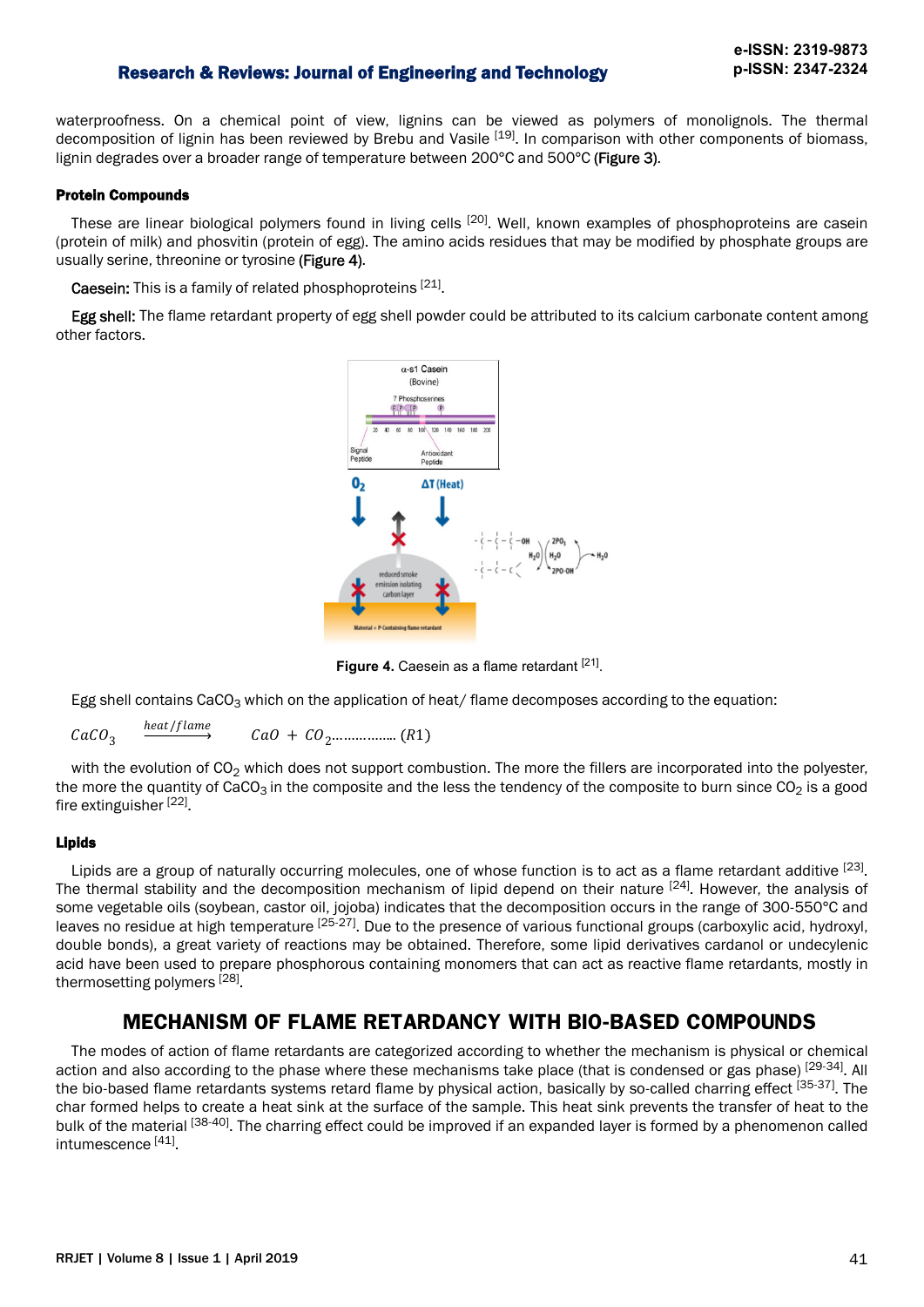## **CONCLUSION**

The present review explores some selected bio-based flame retardants, their extraction process, and mechanism of retardance. Bio-based flame retardants are eco-friendly, cheap and available. The addition of bio-based flame retardants to polymeric materials help to lower their flammability properties. They also act as a heat barrier, limiting fuel or flame and therefore guarding the composite surface against heat and air.

## **REFERENCES**

- 1.<http://foam.pratt.duke.edu/resources>.
- 2. Anastas PT, et al. Green chemistry: theory and practice. Oxford University Press. 1998.
- 3. http://polymer-additives.specialchem.com/tech-library/article/bio-based-additives-their-future.
- 4. Vassilev SV, et al. An overview of the chemical composition of biomass. Fuel. 2010;89:913-933.
- 5. Zobel HF. Molecules to granules: a comprehensive starch review. Starch/Starke. 1998;40:4450.
- 6. Liu X, et al. Thermal degradation and stability of starch under different processing conditions. Starch/Starke. 2013;65:48-60.
- 7. Shen DK. The mechanism for thermal decomposition of cellulose and its main products. Bioresour Technol. 2009;100:6496-6504.
- 8. Dorez G, et al. Effect of cellulose, hemicellulose and lignin contents on pyrolysis and combustion of natural fibers. J Anal Appl Pyrolysis. 2014;107:323-331.
- 9. Logithkumar R, et al. Review of chitosan and its derivatives in bone tissue engineering. Carbohydr Polym. 2016;151:172-188.
- 10. Britto DD, et al. Kinetics of the thermal degradation of chitosan. Thermochim Acta. 2007;465:473-482.
- 11. Moussout H, et al. Kinetics and mechanism of the thermal degradation of biopolymers chitin and chitosan using thermogravimetric analysis. Polym Degrad Stab. 2016;130:1-9.
- 12. http://www.fao.org/3/a-y4765e.pdf.
- 13. Soares JP, et al. Thermal behavior of alginic acid and its sodium salt. Eclet Quim. 2004;29:57-63.
- 14. Kim JS, et al. Thermal degradation and kinetics of alginate polyurethane hybrid material prepared from alginic acid as a polyol. J Polym Environ. 2013;21:224-232.
- 15. Anastasakis K, et al. Pyrolysis behaviour of the main carbohydrates of brown macro-algae. Fuel. 2011;90:598-607.
- 16. https://www.wiley.com/en-us/Recent+Advances+in+Polyphenol+Research%2C+Volume+6-p-9781119427933.
- 17. Gaugler M, et al. Thermal degradation of condensed tannins from radiata pine bark. J Wood Chem Technol. 2009;29:305-321.
- 18. Thibaut Istassea, et al. Lignin as a bio-based flame retardant additive: Pretreatment overview. Green chemistry and white biotechnology, two industries of the future 2016.
- 19. Brebu M, et al. Thermal degradation of ligni-A review. Cellul Chem Technol. 2010;44:353-363.
- 20. Whiteford D. Proteins: structure and functions. 2005.
- 21. Mezbah Uddin. Improving fire retardancy of wood with selected protein and inorganic coating. M.Sc dissertation Dept of Chemistry University of Eastern Finland. 2015.
- 22. King AM. A Review on the uses of eggshells and egg membrane. Int J Poultry Sci. 2011;10:908-912.
- 23. Christie WW, et al. Lipid analysis: Isolation, separation, identification and lipidomic analysis. Woodhead Publishing Ltd Cambridge 2012.
- 24. Fahy E, et al. A comprehensive classification system for lipids. J Lipid Res. 2005;46:839-861.
- 25. Bedier AH, et al. Jojoba and castor oils as fluids for the preparation of bio greases: a comparative study. Int J Sci Eng Res. 2014;5:755-762.
- 26. http://cdn.intechopen.com/pdfs-wm/44387.pdf.